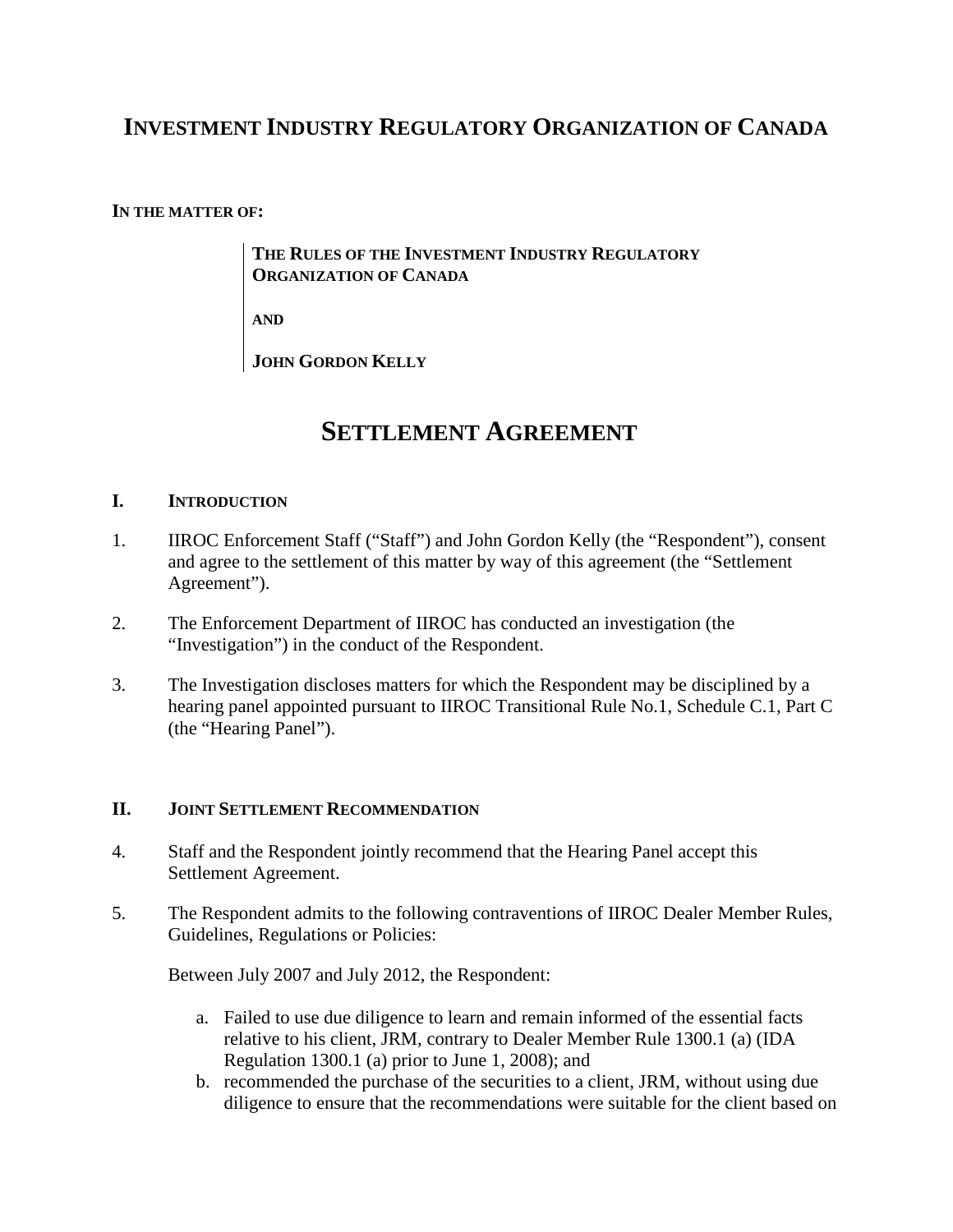her financial situation, investment knowledge, investment objectives and risk tolerance contrary to Dealer Member Rule 1300.1 (q) (IDA Regulation 1300.1 (q) prior to June 1, 2008).

- 6. Staff and the Respondent agrees to the following terms of settlement:
	- a) A fine in the amount of \$10,000; and
	- b) A six (6) month period of strict supervision.
- 7. The Respondent agrees to pay costs to IIROC in the sum of \$2,000.

#### **III. STATEMENT OF FACTS**

#### **(i) Acknowledgment**

8. Staff and the Respondent agree with the facts set out in this Section III and acknowledge that the terms of the settlement contained in this Settlement Agreement are based upon those specific facts.

#### **(ii) Factual Background**

#### **Overview**

- 9. The Respondent opened an account for a new client, JRM, a single 72 year old retiree, in July 2007. Following a face to face meeting with her, the Respondent determined that JRM's investment objectives were "Balanced", which required that a percentage of her assets be allocated to lower risk, fixed income investments. Shortly thereafter, the Respondent recommended investments in her account which consisted solely of equity mutual funds, which did not meet the requirements of the "Balanced" objective.
- 10. The Firm's compliance group queried the investments and the "Balanced" objectives and suggested that changes to the asset allocation be made. Instead of changing the asset allocation as suggested, the Respondent asked JRM to sign an account update which changed her objectives to "Growth". This allowed the account to remain invested in the equity mutual funds while still generating the cash flow which the Respondent understood JRM to want. As a result, JRM's account was exposed to more risk than was appropriate given her actual objectives and financial situation.
- 11. In 2010, following a decrease in JRM's account value, as well as a decrease in the monthly distributions that JRM was receiving from her investments, the Respondent recommended changes to the portfolio, with a view to increasing the distributions. The Respondent recommended a portfolio of three securities which resulted in an increased monthly distribution, but also increased the risk associated with her investments. These investments were inconsistent with JRM's actual and recorded investment objectives and were unsuitable for her.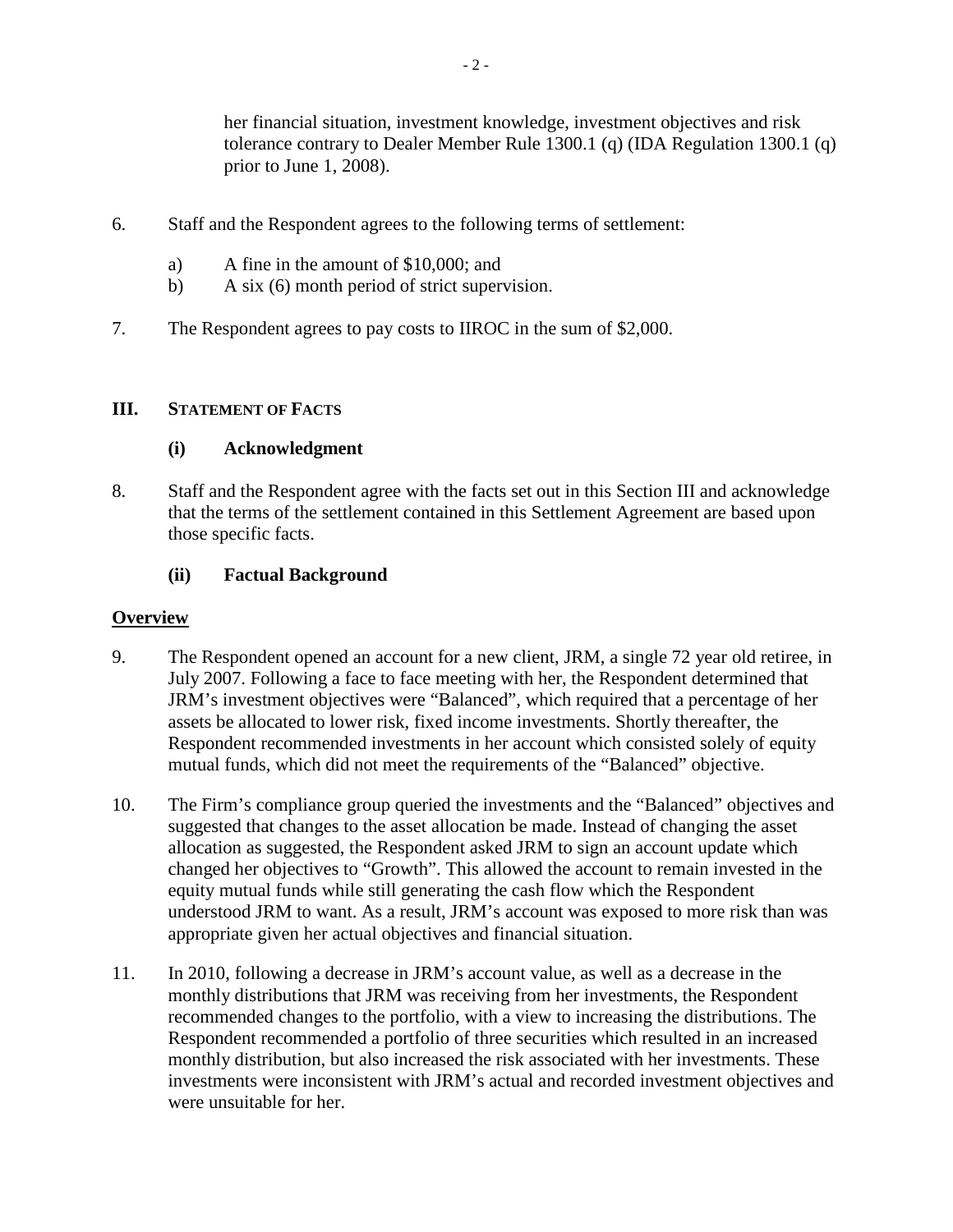#### **Registration and Disciplinary History**

- 12. Since March 1987, the Respondent has been registered as a Registered Representative with a Toronto, Ontario branch of BMO Nesbitt Burns Inc. ("BMO"), an IIROC Dealer Member.
- 13. In September 1996, the Respondent entered into a settlement agreement with the IDA in which he admitted to opening accounts for 3 clients and accepting trading instructions from undisclosed third parties on those accounts. The Respondent agreed to pay a fine and to rewrite the Conduct and Practices Handbook examination. In the 24 years the Respondent has been registered he has not been subject to any other regulatory proceedings or an internal discipline or client complaints**.**
- 14. On June 1, 2008, the Respondent became a regulated person of IIROC.

## **The Client - JRM**

- 15. JRM became a client of the Respondent in July 2007. She had been referred to the Respondent by a friend who had previously worked with the Respondent.
- 16. On or about July 17, 2007, the Respondent met with JRM for the first time. At that meeting, a New Account Application Form ("NAAF") was completed. This included the relevant Know Your Client ("KYC") information for JRM. At the time, JRM was a single 72 year old retiree. Her investment knowledge was recorded as "Minimal/None" and her previous investment experience consisted solely of GICs.
- 17. JRM had net liquid assets of approximately \$290,000 which represented all of her total assets. This amount consisted primarily of the proceeds from the sale of her home. JRM was looking to invest \$250,000.
- 18. During her meeting with the Respondent, JRM's investment objectives were recorded as "Balanced", which the NAAF described as:

My emphasis is on preserving the money I have invested, with enough growth to keep me ahead of inflation. With few exceptions, I have a low to moderate tolerance for risk, but I am willing to accept short-term price volatility in order to achieve better long-term returns. I may or may not require income from my portfolio at this time.

- 19. The Balanced objective allows for an asset mix of 0-40% cash and equivalents, 30-70% fixed income, and 30-70% equities.
- 20. The Respondent presented 3 potential investment strategies to JRM. The first consisted of an investment in GICs, which would provide limited return. The second consisted primarily of bonds, which would have a slightly greater return, but would only pay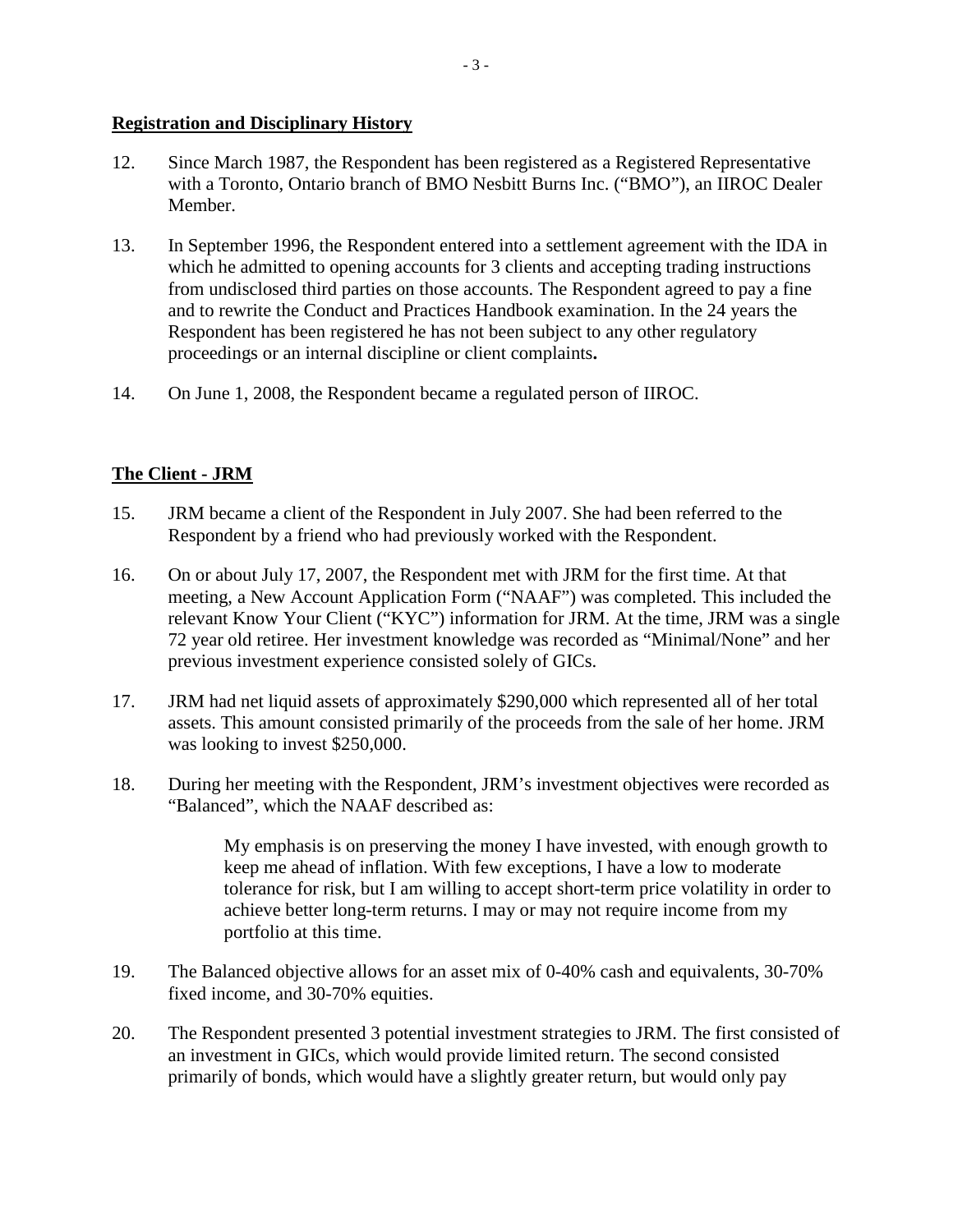interest semi-annually. The third option presented consisted of an investment in T-series mutual funds, which would provide JRM with monthly distributions of 8% per annum.

- 21. The distributions from the T-series funds were to be reset on an annual basis to total approximately 8% of the net asset value of the fund at the beginning of the year. At the time, this represented a monthly distribution of approximately \$1,500. If the unit value of the funds fell, the distributions would be reset to a reduced amount at the beginning of the following year. Conversely, if the unit value of the funds rose, the distributions would reset to a higher amount.
- 22. The Respondent did not adequately explain that the T-series distribution could include a return of JRM's capital. Though the Respondent did make an effort to advise JRM of the potential volatility of investing in mutual funds, he did not adequately explain the potential downside exposure and the risks associated with the investment in mutual funds as opposed to the risks associated with either bonds or GICs. Ultimately, JRM agreed to the purchase of the mutual funds.
- 23. The proposed purchase, as noted on JRM's NAAF, was for the \$250,000 to be invested equally in the T-series of "MFC Growth Income" (the "Mackenzie Fund") and "DYN Global Dividend" (the "Dynamic Fund"). The Mackenzie Fund was a Canadian balanced mutual fund, which invested in both fixed income and equity securities of primarily Canadian based companies. The Dynamic Fund was a global equity fund.
- 24. On July 18, 2007, two mutual funds were purchased in JRM's account. However, instead of the Mackenzie Fund, the Respondent purchased the T-series of the Mackenzie Founders Fund (the "Founders Fund"). This was a fund of funds, which held an equal weighting of four global equity funds. Accordingly, instead of half of the initial investment being made in a Canadian balanced fund, the full amount was invested solely in global equities, with no allocation to fixed income.
- 25. On July 20, 2007, the Firm's Compliance group questioned the suitability of 100% equity holdings in an account that was marked as "Balanced". BMO Compliance suggested that the Respondent to "reduce equity in the account to 70% by August 23, 2007."
- 26. The Respondent did not recommend reducing the equity holdings in the account. Instead, less than a month after the initial NAAF was completed, the Respondent asked JRM to complete an update to her KYC information, despite the fact that there was no actual change in her financial circumstances. The updated KYC form changed her investment objectives from "Balanced" to "Growth", which the NAAF described as:

My emphasis is on the potential for above-average return. With few exceptions, I am willing to accept a moderate-to-high level of risk to achieve it. I will tolerate short-term price volatility in the pursuit of long-term growth. I have little-to-no requirement for income from my portfolio at this time.

27. The "Growth" objective no longer required any allocation to fixed income securities. The Respondent mailed JRM the KYC update form, which she signed on August 9, 2007 and returned to him. The Respondent did not adequately discuss the increase in the potential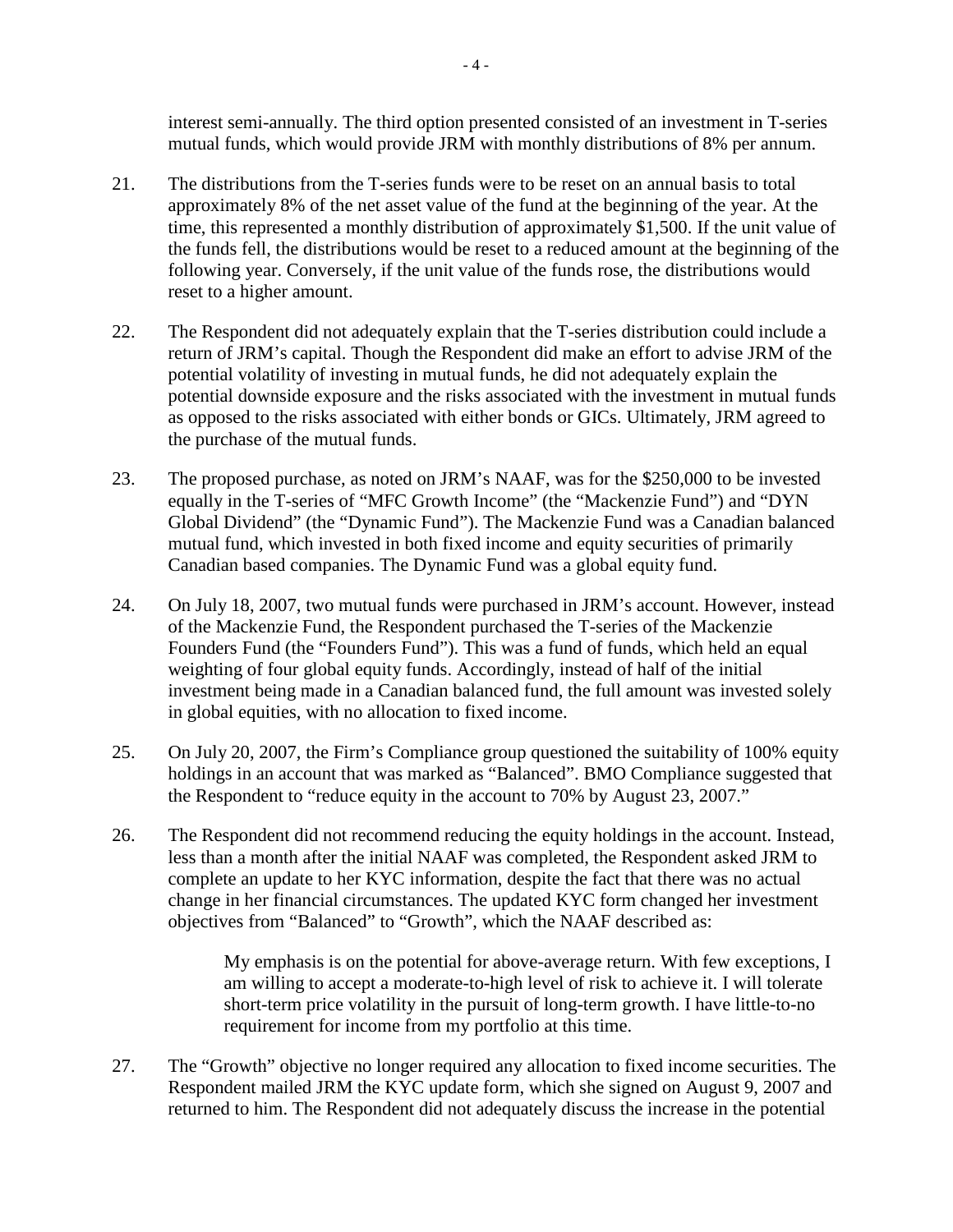downside exposure and risks associated with account holdings consisting entirely of global equities.

- 28. Between July 2007 and November 2010, the value of JRM's mutual fund holdings declined by approximately \$42,000, net of distributions. In addition, the monthly distributions decreased from over \$1,500 per month when the investments were initially made to approximately \$1,100 in 2010.
- 29. In or around October 2010, in response to JRM's concerns about the reduced distributions and the reduced market value of her account, and in an attempt to obtain a higher monthly distribution for JRM, the Respondent recommended the sale of the mutual funds and the purchase of securities of three issuers.
- 30. In October and November 2010, the mutual funds were sold and the proceeds were used to purchase trust units of Avenir Diversified Income Trust ("Avenir"), Retrocom Mid-Market Real Estate Investment Trust ("Retrocom") and Pizza Pizza Royalty Income Fund ("Pizza Pizza"). A Deferred Sales Charge was incurred on the sale of one of the mutual funds.
- 31. The anticipated yield from these trust units would have increased the monthly distributions to JRM to approximately \$1,400 per month. However, these purchases also resulted in JRM's entire account being concentrated in portfolio of securities with increased risk over the prior portfolio, which increased the potential downside risk to which she was exposed.
- 32. By April 2011, following cuts to the distributions of Avenir and Pizza Pizza, the monthly distributions to JRM had declined to approximately \$1,100 per month.
- 33. In May 2011, the units of Retrocom were sold and shares of Superior Plus Corp. ("Superior") were purchased in JRM's account. Following these transactions, the monthly distributions increased to almost \$1,300 per month, however JRM's account remained invested in only three securities.
- 34. Following the purchase of shares of Superior, the Firm's Compliance group again questioned the appropriateness of JRM's account holdings and specifically noted that a significant portion of her indicated net worth was concentrated in three securities.
- 35. The Respondent advised the Firm's Compliance group that JRM had realized a gain on the sale of the units of Retrocom and that he had used the proceeds to purchase shares of Superior which had a higher payout. He further advised that "the client has had to give up some security to receive a maximum return with reasonable risk. She cannot live on 1.30% GIC's and / or 3.493% five year Bell bonds or 3.14% five year BMO bonds."
- 36. No further steps were taken at the time to recommend changing the holdings in JRM's account.
- 37. In September 2011, the Firm's Compliance group again inquired about the holdings in JRM's account. The Respondent's Branch Compliance Officer asked the Respondent to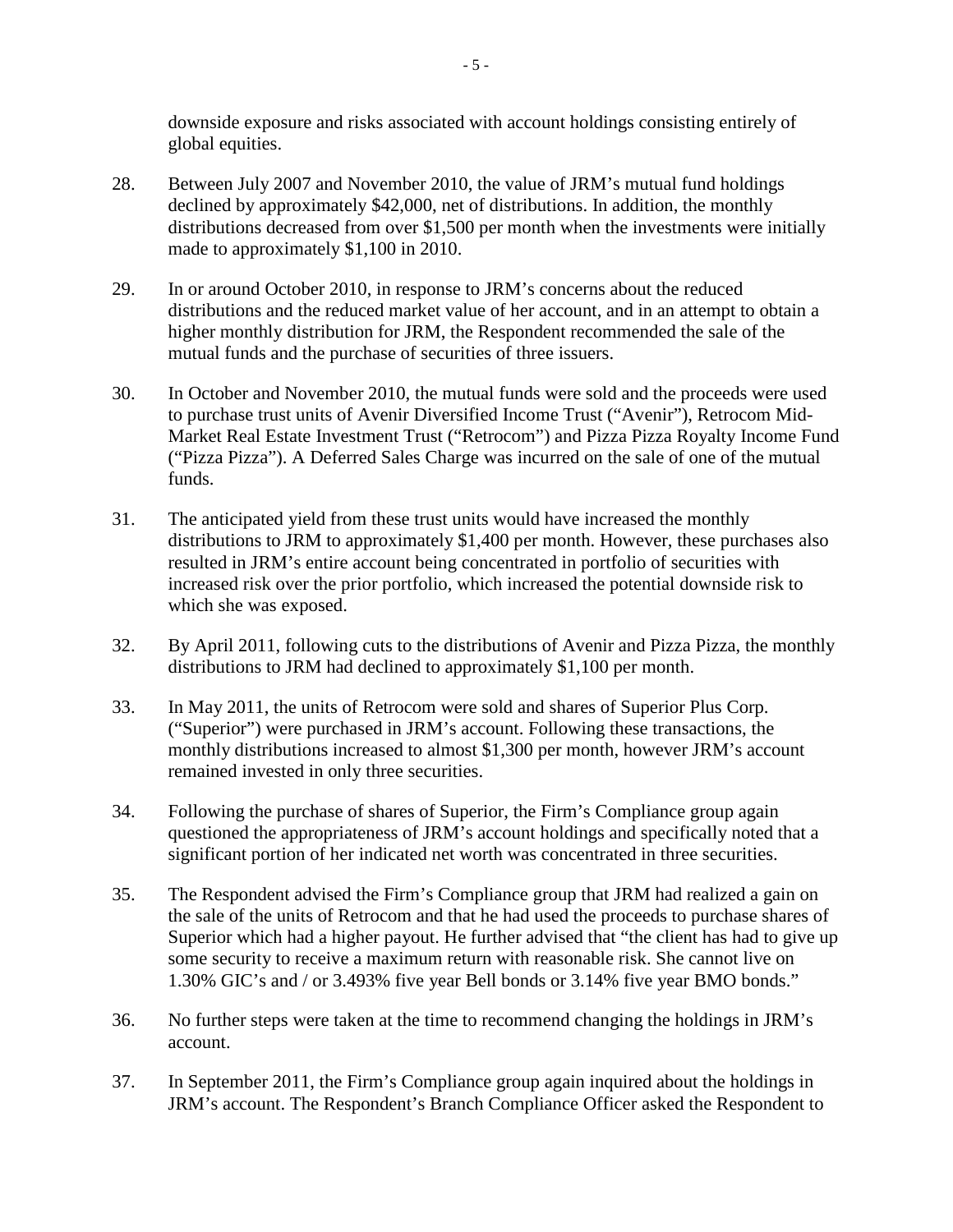confirm certain client information and to comment on the "suitability of growth objective given minimal investment knowledge, older age and small net worth and income".

- 38. The Respondent replied that JRM "totally relies & lives on this income. If investments were switched to bonds, I would have to sell the bond \$ send her principle [sic]."
- 39. Following a meeting with the Branch Compliance Officer, the Respondent was asked to update JRM's KYC information to reflect a "Balanced" objective, and to reduce the equity in the account to 70% or less.
- 40. Following further discussions between the Respondent, the Branch Compliance Officer and the Branch Manager, the request to reduce the equity was rescinded. Instead, the Respondent agreed to recommend the sale of one of the holdings and to replace it with a lower risk, exchange traded fund. On October 7, 2011, JRM's Pizza Pizza units were sold and units of BMO Covered Call Canadian Banks ETF were purchased in her account.

### **Client Complaint and Settlement**

41. In July 2012, JRM complained to BMO. In November 2013, JRM and BMO agreed to a settlement, pursuant to which JRM received \$41,247.03. The Respondent has paid this full amount.

#### **Mitigating Circumstances**

42. At all times the Respondent sought to maximize the income for JRM, which is what the Respondent understood JRM's main and overriding investment goal to be.

#### **Summary**

- 43. Despite JRM's relative lack of investment knowledge and experience and the material impact on her net worth associated with a significant drop in her capital, the Respondent nonetheless recommended implementing an investment strategy consisting of 100% equities. This was done with the well-intended goal of enhancing the monthly distributions to JRM.
- 44. When this asset allocation was questioned, instead of recommending an adjustment in the account holdings, the Respondent recommended updating the account objectives, even though JRM's circumstances had not changed.
- 45. Following a significant drop to the value of the account and in an attempt to obtain higher distributions, the Respondent made recommendations that further increased the risks to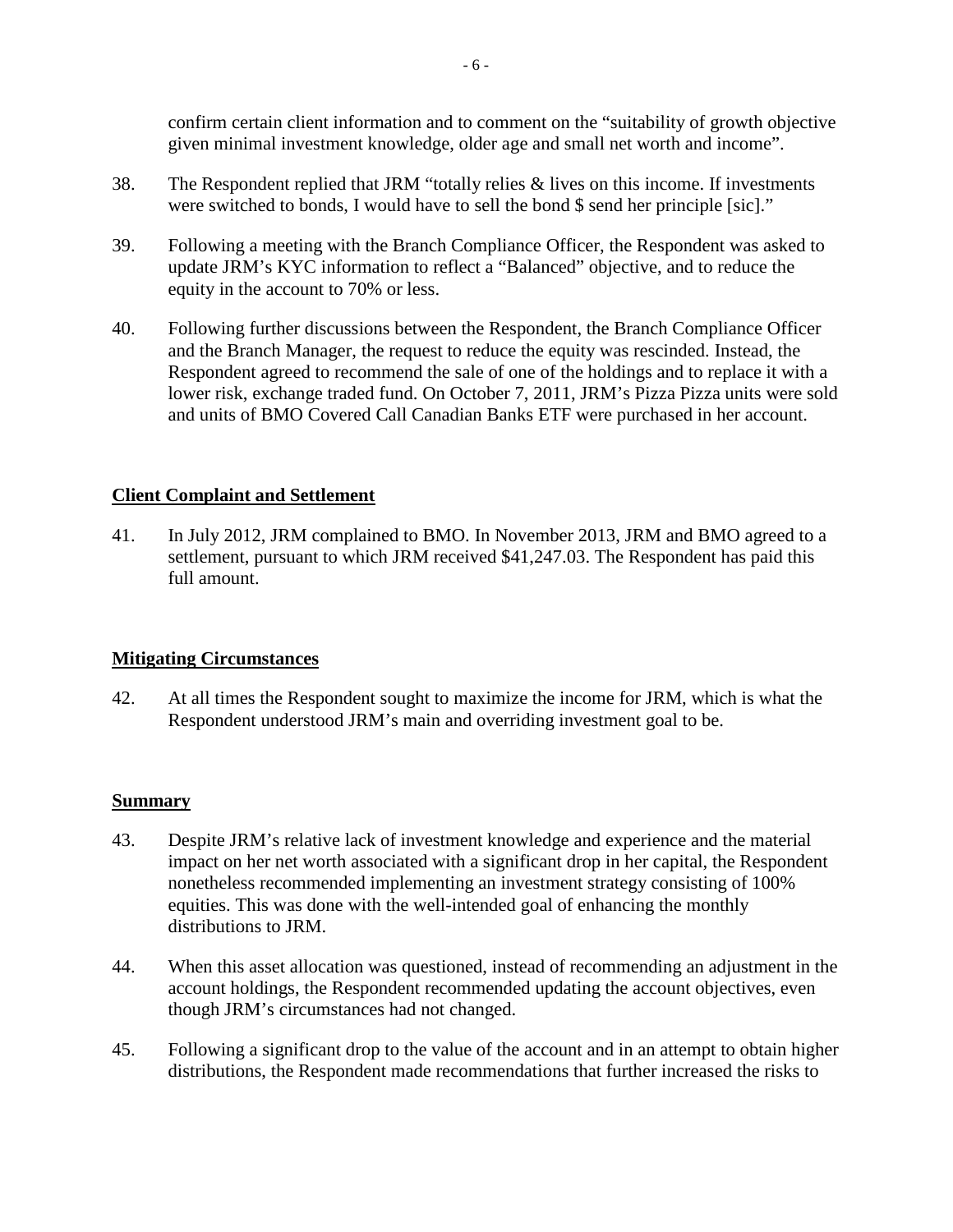the account by concentrating JRM's investments in three securities, which were unsuitable for a person in her situation.

#### **IV. TERMS OF SETTLEMENT**

- 46. This settlement is agreed upon in accordance with IIROC Dealer Member Rules 20.35 to 20.40, inclusive and Rule 15 of the Dealer Member Rules of Practice and Procedure.
- 47. The Settlement Agreement is subject to acceptance by the Hearing Panel.
- 48. The Settlement Agreement shall become effective and binding upon the Respondent and Staff as of the date of its acceptance by the Hearing Panel.
- 49. The Settlement Agreement will be presented to the Hearing Panel at a hearing ("the Settlement Hearing") for approval. Following the conclusion of the Settlement Hearing, the Hearing Panel may either accept or reject the Settlement Agreement.
- 50. If the Hearing Panel accepts the Settlement Agreement, the Respondent waives his/her/its right under IIROC rules and any applicable legislation to a disciplinary hearing, review or appeal.
- 51. If the Hearing Panel rejects the Settlement Agreement, Staff and the Respondent may enter into another settlement agreement; or Staff may proceed to a disciplinary hearing in relation to the matters disclosed in the Investigation.
- 52. The Settlement Agreement will become available to the public upon its acceptance by the Hearing Panel.
- 53. Staff and the Respondent agree that if the Hearing Panel accepts the Settlement Agreement, they, or anyone on their behalf, will not make any public statements inconsistent with the Settlement Agreement.
- 54. Unless otherwise stated, any monetary penalties and costs imposed upon the Respondent are payable immediately upon the effective date of the Settlement Agreement.
- 55. Unless otherwise stated, any suspensions, bars, expulsions, restrictions or other terms of the Settlement Agreement shall commence on the effective date of the Settlement Agreement.